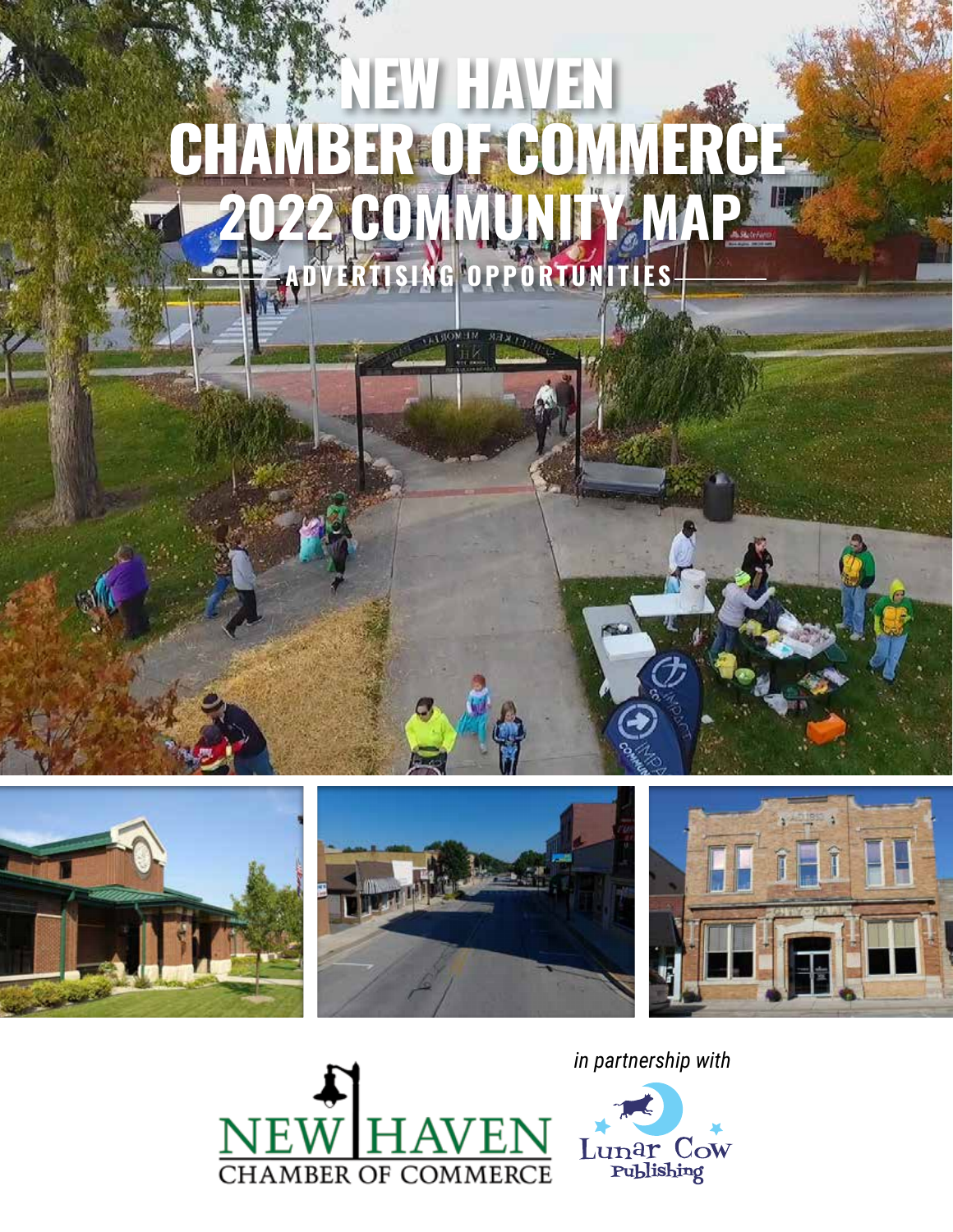Greetings

NEW HAVEN CHAMBER OF COMMERCE MEMBERS

We are pleased to announce our new partnership with Lunar Cow Publishing, a firm specializing in destination marketing for the New Haven Chamber of Commerce 2022 Community Map. We are excited about the opportunities this new map will offer you.

The New Haven Chamber of Commerce 2022 Community Map is a primary fulfillment piece for chamber inquiries and the first resource that visitors, the community and business members will use when they are doing business or planning a trip to New Haven.

Participation in the 2022 Community Map has great advantages. 1,000 printed copies of the Map will be distributed in the best locations to help drive traffic to our advertisers, and our digital GoGuide® will allow you to reach thousands more online. Your advertisement in the digital GoGuide® will be linked to your website, giving readers one-click access to your business.

Please find the advertisement rates included, which detail your options for participation. If you have any questions or wish to participate as an advertiser on the New Haven Chamber of Commerce 2022 Community Map, please contact Lunar Cow Publishing's advertising sales, at 800.594.9620 (ext. 1) to learn more about how you can take advantage of this great opportunity to promote your business. We are very excited about the new New Haven Chamber of Commerce 2022 Community Map and look forward to your participation.

Sincerely, **Terry McDonald President/CEO New Haven Chamber of Commerce**

# MBER OF COMM

### NEW HAVEN CHAMBER OF **COMMERCE** 2022 COMMUNITY MAP

### ARTWORK

**DUE** WITHIN 15 DAYS AFTER RECEIPT OF AGREEMENT

**PUBLISH MAP ARE DISTRIBUTED IN THE BEST**<br>**MAP ARE DISTRIBUTED IN THE BEST**<br>COLORATIONS TO REACH NEW CUSTOMERS LOCATIONS TO REACH NEW CUSTOMERS

 $\text{SUPPORT}_{\text{sontest} \atop \text{R00 594 9620 Fxt 1}}^{\text{QUESTIONS2}}$ 800.594.9620 Ext. 1

#### **EMAIL** MATERIALS, ARTWORK AND adsales@lunarcow.com SIGNED AD AGREEMENT TO:

Published by



800.594.9620 ext. 1 adsales@lunarcow.com lunarcow.com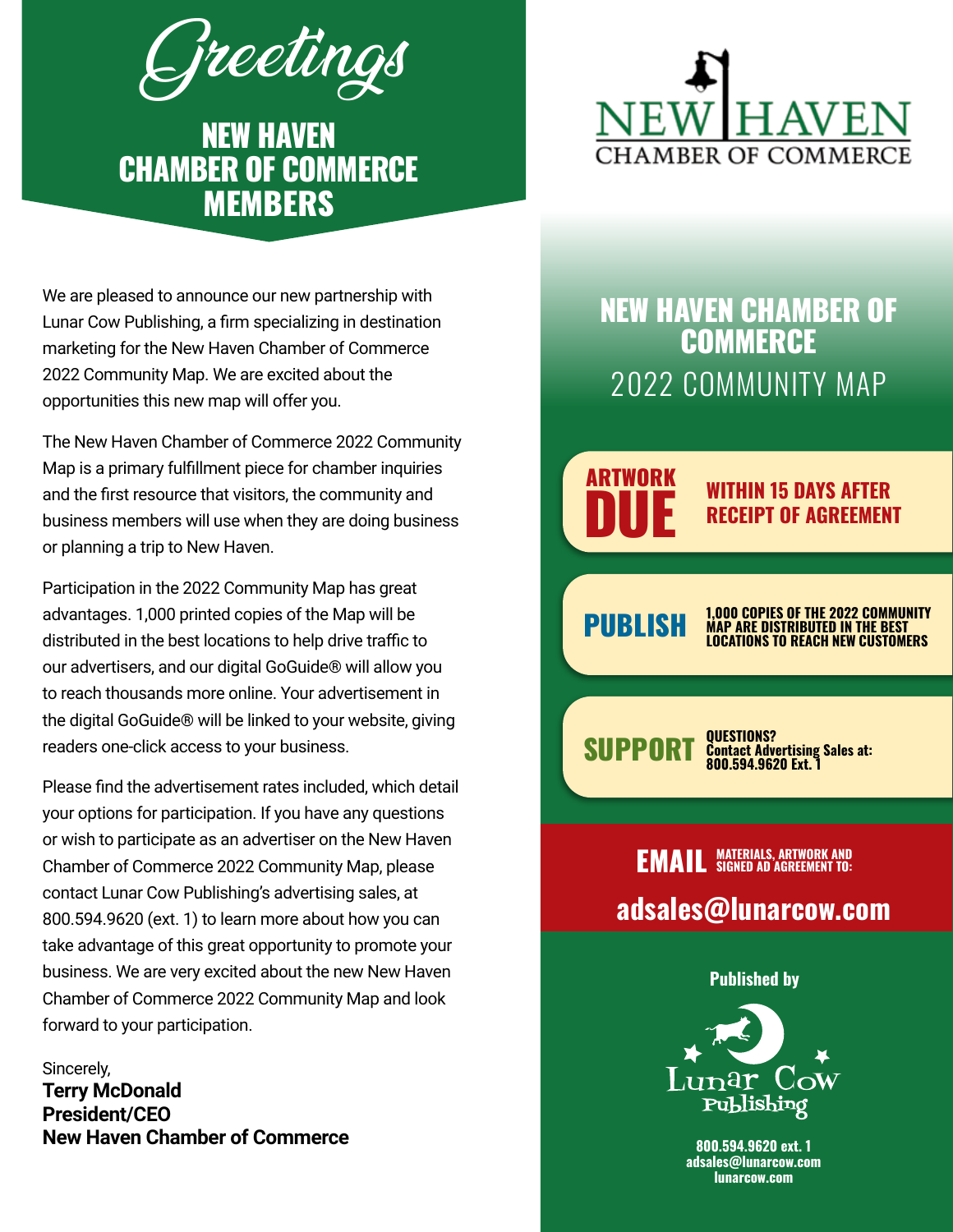### iMap DETAILS

Advertisers who purchase premium, large, or medium ads in our printed publication will receive FREE ad placement on our iMap as well. Our interactive, mobile, digital map is customized to highlight the region while providing specific features that are of interest to our visitors.

#### FEATURES

Itinerary builder with planning features and sample itineraries

- Full Analytics Package
- Trip Planner
- Points Of Interest Pop-ups
- Social Media
- Directions

#### **BENEFITS**

Visitors use the iMap to find lodging and dining options, shopping areas, and recommendations for various activities to enhance their visit to our area. Thousands of people searching for information online could potentially access your business from the advertisement that you receive for FREE with your premium, large, or medium ad in our printed publication.

- Your ad reaches a highly targeted and interested market that is looking to spend money at businesses just like yours.
- A complete analytics reporting package is available through Google so that you can track the visitors clicking through your website.

#### **DISTRIBUTION**

• Placed on our website, where it is in prime position to get in front of the thousands of visitors coming to the region each year!





FREE Featured Sponsorship ad with<br>purchase of a premium or large<br>printed ad. (600 pixels x 80 pixe purchase of a premium or large printed ad. (600 pixels x 80 pixels)

**FREE** Specialty Sponsorship ad with<br>  $(64$  pixels x 64 pixels) purchase of a medium printed ad. *(64 pixels x 64 pixels)*



*The iMap pictured is for example purposes only and does not reflect the actual location or advertisers in your region.*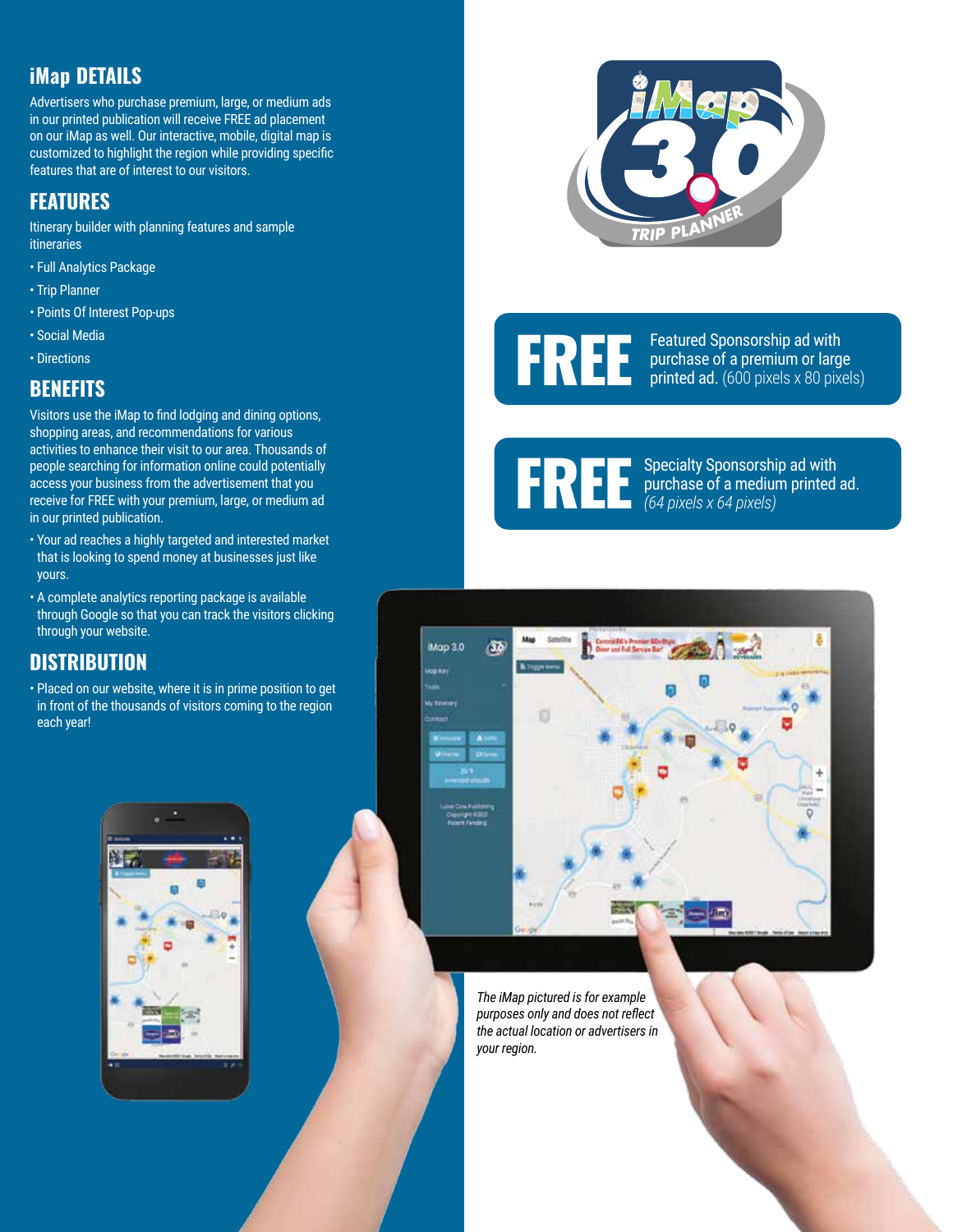## AD SPEC SHEET

| <b>PREMIUM PANEL</b>     | <b>WIDTH</b> | <b>HEIGHT</b> |
|--------------------------|--------------|---------------|
| <b>Ad Size</b>           | 4"           | 9.25"         |
| Live Area/Text Safe Zone | 3.1875"      | 8.5"          |
| <b>STANDARD SIZES</b>    | <b>WIDTH</b> | <b>HEIGHT</b> |
| Large                    | 3.25"        | 4"            |
| Medium                   | 3.25"        | 2.625"        |
| Small                    | 3.25"        | 1.25"         |



 **LIVE AREA** *(Your text MUST BE within these dimensions to avoid getting trimmed off)*

 **AD SIZE** *(This is the full size of the ad. The page's bleed is included in this dimension.)*

#### DISK-READY ART & MECHANICAL REQUIREMENTS

- Macintosh format preferred
- Press Ready PDF files preferred, with all type converted to outlines
- with artwork embedded. PDF files must be high resolution (300 dpi), CMYK and built to the exact ad dimensions (no crop marks, info slugs or other extraneous non-ad material)
- Bleed available only on full-page ads
- On full-page ads, all type and other live matter, graphics, content, etc. not intended to bleed must be held within live area. Allow 0.25" trim on all bleed edges
- Additional acceptable formats include:
- InDesign with EPS/TIFF support files
- High resolution (300 dpi) Illustrator and Photoshop files
- No nested files, such as separations placed in Illustrator
- No spot colors, all colors must be CMYK
- File names **MUST** contain advertiser name or abbreviation
- Please use proper three-letter extension on all file names
- Microsoft Publisher or Word files are **NOT** accepted for professional print
- **DO NOT** provide images pulled from client's websites, Google images, etc.

#### AD AGREEMENT & ART SUBMISSIONS

#### EMAIL AD MATERIALS TO: adsales@lunarcow.com

#### DON'T HAVE AD ART CREATED ALREADY?

No problem! Lunar Cow will create the ad **FREE OF CHARGE INCLUDES 3 REVISIONS ONLY**

#### TERMS & CONDITIONS

This insertion order represents confirmation of the agreement between agency/advertiser and New Haven Chamber of Commerce. Payment is due upon receipt of invoice. **ADS NOT PAID IN FULL WILL NOT BE INCLUDED IN THE PUBLICATION. ONLY PREMIUM AD POSITIONS ARE GUARANTEED.**

**Due to print and publication deadlines, please be advised that all sales are final and no refunds will be issued. Further, due to publication and distribution of print materials containing information as to all Advertisers, no Advertiser may withdraw from participation. Advertiser agrees to participate for the duration of the publication without exception.**

Lunar Cow Publishing and New Haven Chamber of Commerce reserve the right to refuse advertisements on the basis of content or quality of production, and assume no liability for statements or claims made in advertising copy. Lunar Cow Publishing and New Haven Chamber of Commerce also reserve the right to refuse advertisements that contain what is considered to be false, illegal or libelous information or material that gratuitously offends members of the general public.

## MBER OF COMN